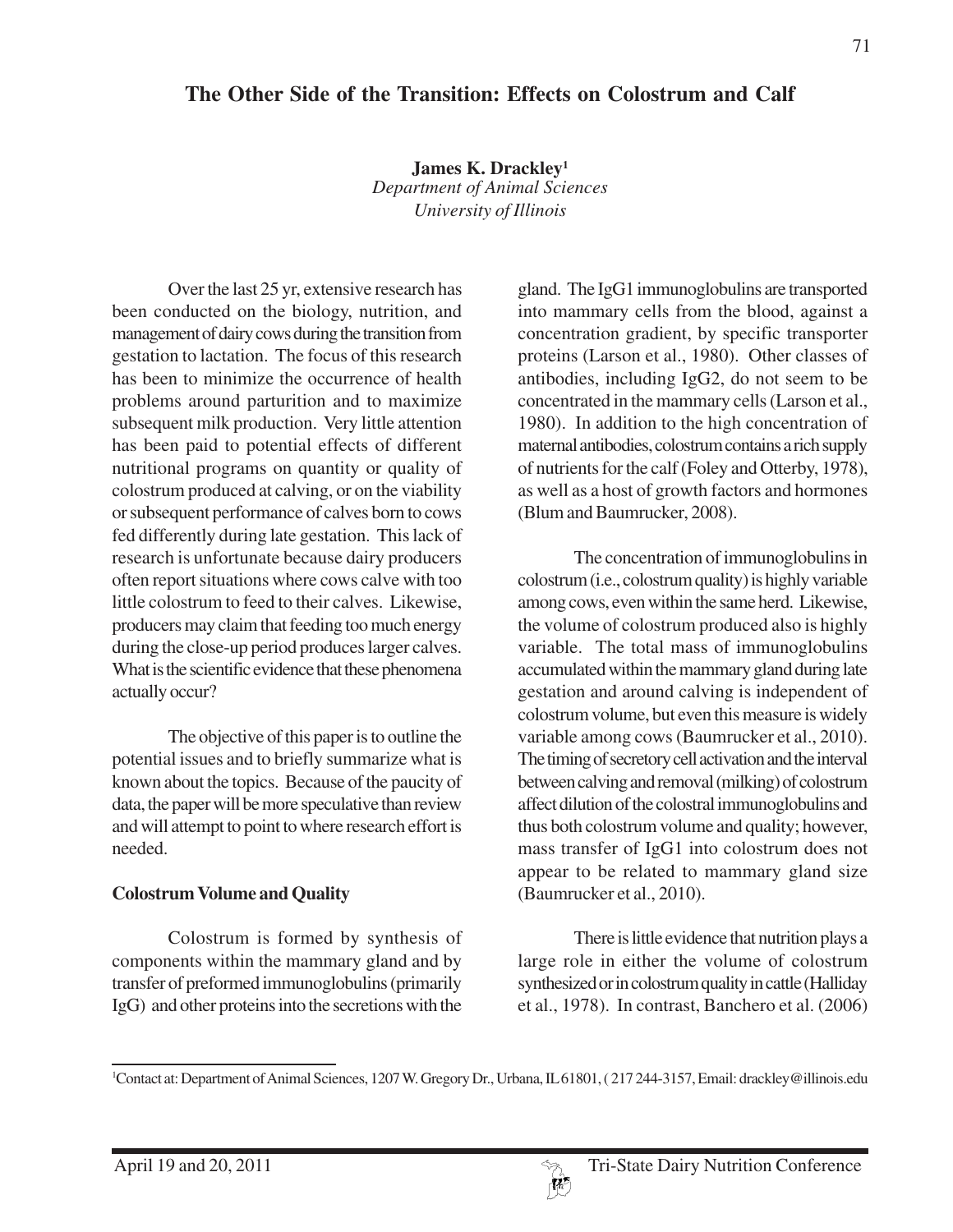found that colostrum accumulation to parturition was lower in ewes that were underfed energy [70% of metabolizable energy **(ME)** requirements] compared with adequately fed ewes (110% of ME required), although after parturition the difference narrowed. While inadequate supply of metabolizable protein is often suspected or implicated in low colostrum production, there do not appear to be any scientific studies that demonstrate such an effect.

In a recent study, neither colostrum volume nor IgG concentration were affected by feeding to requirements versus overfeeding (Richards et al., 2009). These results were confirmed in a subsequent study (Table 1; Vasquez et al., 2001, unpublished).

In the author's experience, most reports of low colostrum volume occur during late summer through fall. Such "outbreaks" usually are not specifically related to any particular dietary regime. This suggests that photoperiod or residual effects of heat stress might be related to low colostrum production. However, cows housed under different lighting regimes during the dry period did not differ in either amount or quality of colostrum produced (Morin et al., 2010). Heat stress effects on colostrum formation are not well documented.

In summary, there is little evidence to indicate that under- or overfeeding in the range likely to be found in the industry has an repeatable effect on colostrum volume or quality. Likewise, photoperiod does not appear to have a strong influence. Thus, causes and frequency of low colostrum volume remain undefined.

# **Effects of Prepartum nutrition on Calf Size and Viability**

A common perception among producers is the higher rates of feeding during the dry period will result in heavier and larger calves at birth. However, research does not, in general, support such a relationship. Research on effects of maternal protein

or energy restriction has been more abundant in beef cattle than in dairy cows. In general, this work provides little evidence that underfeeding or either energy or protein will affect calf birth weight (Davis and Drackley, 1998. Over the last 15 years, we have conducted a number of studies in which intakes of energy were varied greatly between slight undernutrition and substantial excess. These studies, representing over 360 calvings, have found little relationship between maternal plane of nutrition and calf birth weight (Table 2).

There is considerably stronger evidence, however, that physiological function may be altered by differences in maternal nutrient supply during late gestation. For example, underfeeding of either energy (Ridder et al., 1991) or protein (Carstens et al., 1987) during late gestation in beef cattle resulted in calves that were less able to generate heat to maintain body temperature after birth. These effects occurred despite no significant difference in birth weight. It should be noted, however, that the degree of restriction was quite severe; energy supply varied from 70 to 40% of requirements (Ridder et al., 1991) and protein supply was only 65% of requirements (Carstens et al., 1987). Such extremes should be rarely encountered in dairy production. We have begun to investigate effects of dry period plane of nutrition on the neonatal calves (Osorio et al., 2010), but effects are so far inconclusive.

Dystocia (difficult calving) is well-known to increase calf mortality (Peeler et al., 1994) and to negatively affect the viability of the young calf. Vermorel et al. (1989) found that calves born after difficult labor had lower body temperatures, were less able to regulate body temperature, and had lower IgG concentration in blood after consumption of the same amount of the same pooled colostrum compared with calves born in normal births. Cows that are overconditioned at calving are more likely to have difficult births, largely due to excessive fat deposits around the birth canal (Meijering, 1984).

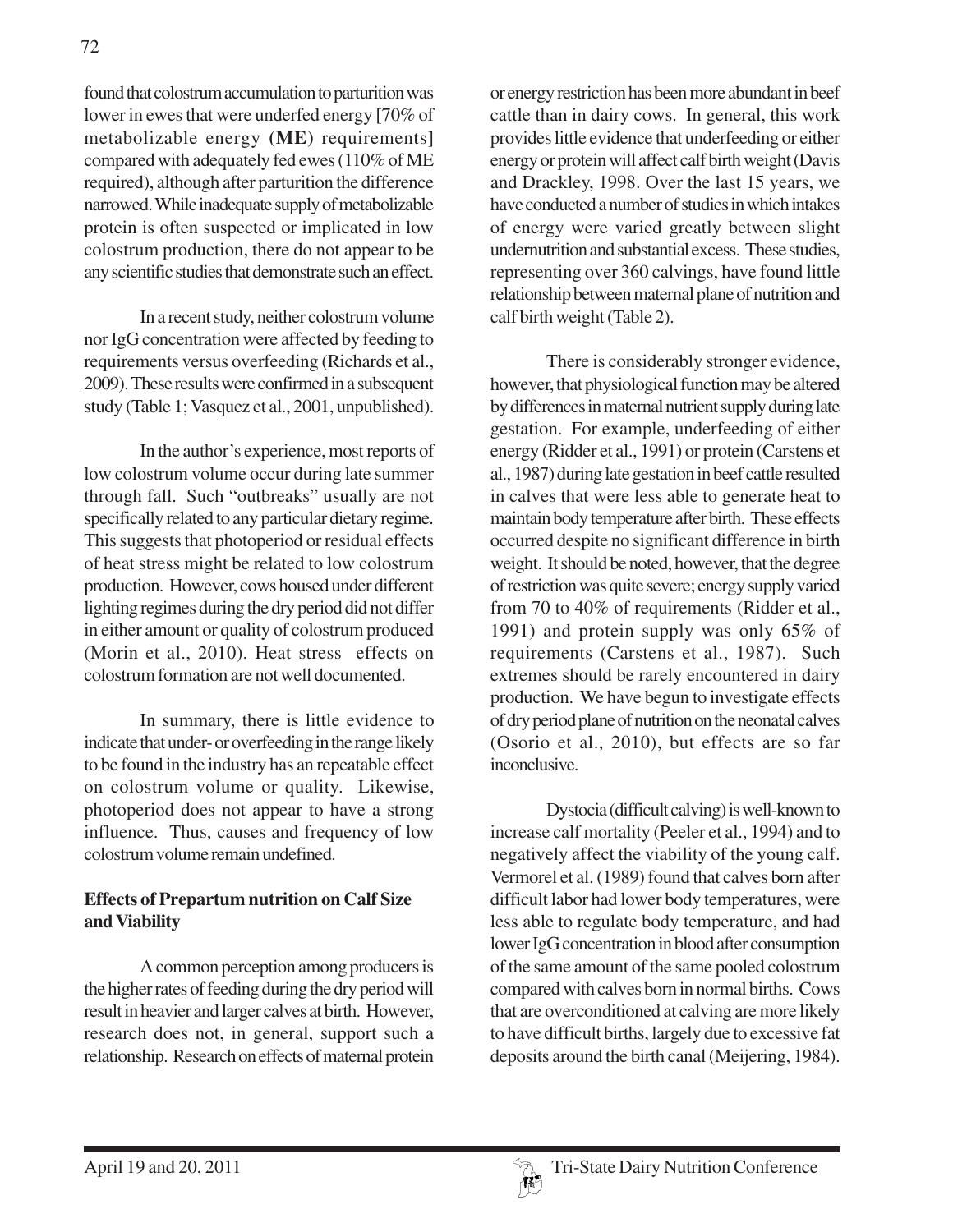We have recently shown that overfeeding, even during an 8-wk period such as the dry period, results in substantial internal fat deposition in Holstein cows, including around the reproductive tract (Nikkhah et al., 2008).

# **Effects of Prepartum Nutrition on Long-Term Metabolism and Production of Calves**

One of the most exciting current areas of research is to understand the long-term and laterlife consequences of different maternal nutrient and environmental conditions during gestation on the offspring. This is an area of intense activity in human biomedical research and has begun to increase in dairy cattle research as well. The concept of "metabolic programming" or "imprinting" (Patel and Srinivasan, 2002) has been discussed for some time. For example, the "pup in a cup" model, in which neonatal rat pups were artificially reared with different milk compositions, showed that pups raised on a low-fat, high-carbohydrate milk had higher body weight **(BW)**, higher insulin, lower glucose tolerance, increased lipogenic capacity in liver and adipose, and lower glycogen synthase activity in muscle as adults. Perhaps more remarkable is that pups born to *these* rats had the same characteristics as adults, despite the fact that they never received the high-carbohydrate milk. This indicates that the nutrition-induced characteristics in the first generation were somehow transmitted to their offspring. Such findings, of course, have important current implications in the worsening problem of human obesity and insulin resistance.

More recently, the explosion of the field of "epigenetics" has established mechanisms for such imprinting or metabolic programming effects. Epigenetic effects are mediated by alterations of chromatin that silence or enhance expression of genes by changing accessibility to the cellular transcription machinery (Szyf et al., 2007). The alterations are carried out by specific enzymes that add or remove methyl groups or acetyl groups from

specific regions of the deoxyribonucleic acid **(DNA)** and chromatin proteins. These changes are dynamic and potentially reversible, and so may represent opportunities for intervention or manipulation.

There are a number of examples of these phenomena in ruminant animals, although few yet in dairy cows. Maternal feed restriction (50% of requirements) between 110 days and term in ewes did not affect lamb birth weight or average daily gain to 1 year of age but markedly disturbed insulin secretion and response in the lambs (Gardner et al., 2005). Maternal restriction (50% of requirements) from day 30 to 70 of gestation in ewes did not affect lamb birth weight but decreased final BW at 24 wk (Daniel et al., 2007). In beef heifers, protein supplementation (50% of requirements) during late gestation did not affect calf birth weight but increased pre-breeding BW and increased conception rate (Martin et al., 2007). In an experiment that demonstrated the potential impact of differences in methylation around conception, Sinclair et al. (2007) restricted dietary supply of sulfur and cobalt before and around mating. This decreased the availability of methionine, vitamin B12, and folate, which are involved in methyl group metabolism. The methylation status of DNA was decreased in the restricted ewes, but this did not affect pregnancy rate or lamb birth weight. However, the female lambs in adulthood were heavier and fatter, had altered immune responses to antigenic challenges, were insulin-resistant, and had elevated blood pressure (Sinclair et al., 2007). It is not difficult to think of potential situations, then, where differences in nutrient supply to cows might affect the viability, health, production, or reproduction of their calves as they grow into adult cows. How much of the change in characteristics of our dairy cows over time might be attributable to these non-genetic effects of environment?

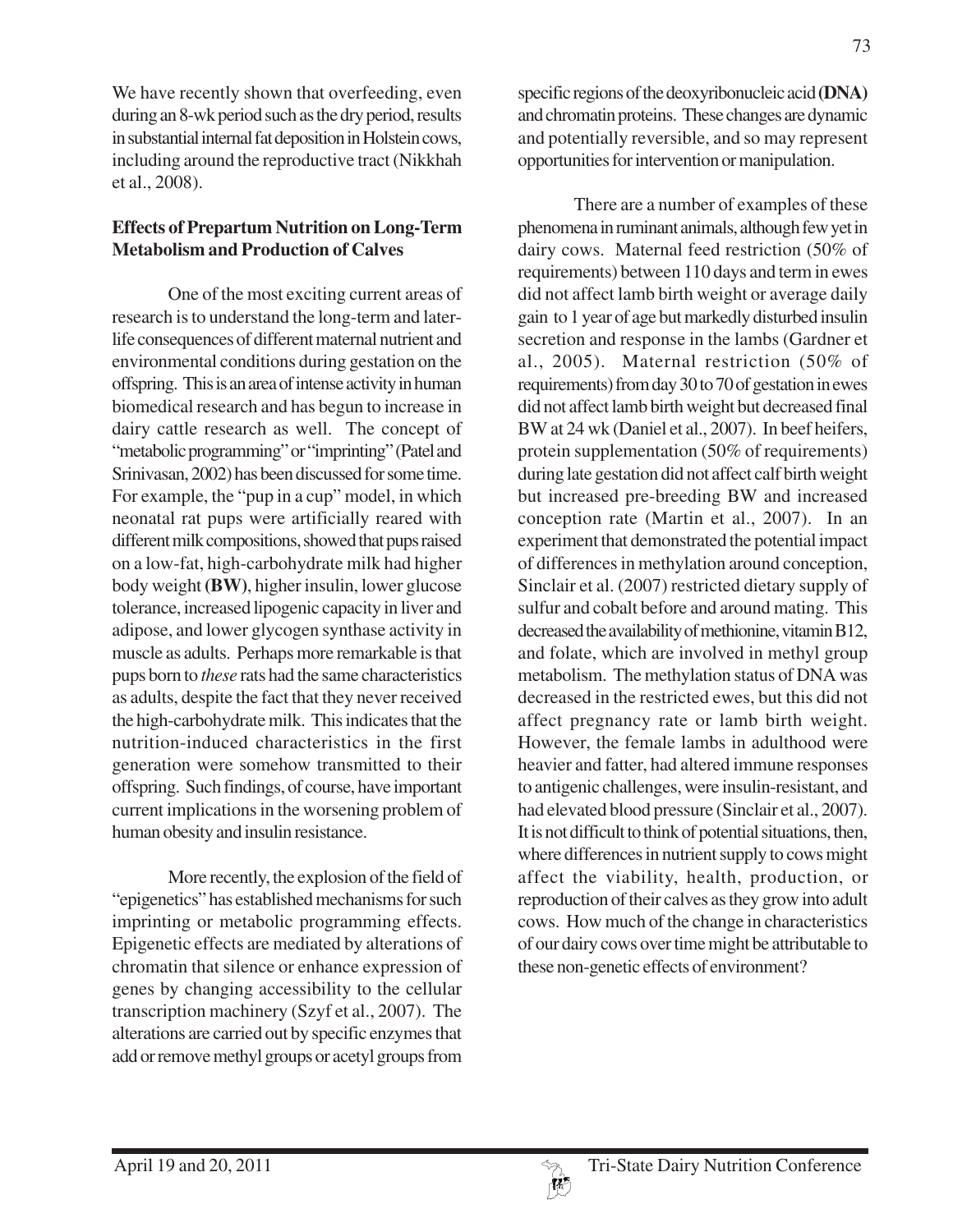# **Conclusions**

Differences in nutrient supply during the dry period and transition period are neither likely to have important effects on colostrum supply or quality, nor on calf birth weight. While effects of nutrient supply can be demonstrated in research, the severity of the deficiencies is generally much larger than encountered in practice. Dystocia, which may be increased by fattening or overfeeding, does negatively impact calves. An exciting future area of investigation involves trying to elucidate long-term consequences of nutrition and environment at critical times around conception and during gestation on the calf as she grows into a mature cow.

#### **References**

Banchero, G.E., R. Perez Clariget, R. Bencini, D. R. Lindsay, J. T. Milton, and G.B. Martin. 2006. Endocrine and metabolic factors involved in the effect of nutrition on the production of colostrum in female sheep. Reprod. Nutr. Dev. 46:447-460.

Baumrucker, C.R., A.M. Burkett, A.L. Magliaro-Macrina, and C.D. Dechow. 2010. Colostrogenesis: Mass transfer of immunoglobulin G1 into colostrum. J. Dairy Sci. 93:3031-3038.

Blum, J.W., and C.R. Baumrucker. 2008. Insulinlike growth factors (IGFs), IGF binding proteins, and other endocrine factors in milk: Role in the newborn. Adv. Exp. Med. Biol. 606:397-422.

Carstens, G.E., D.E. Johnson, M.D. Holland, and K.G. Odde. 1987. Effects of prepartum protein nutrition and birth weight on basal metabolism in bovine neonates. J. Anim. Sci. 65:745-751.

Daniel, Z.C., J.M. Brameld, J. Craigon, N.D. Scollan, and P.J. Buttery. 2007. Effect of maternal dietary restriction during pregnancy on lamb carcass characteristics and muscle fiber composition. J. Anim. Sci. 85:1565-1576.

Dann, H.M., N.B. Litherland, J.P. Underwood, M. Bionaz, A. D'Angelo, J.W. McFadden, and J.K. Drackley. 2006. Diets during far-off and close-up dry periods affect periparturient metabolism and lactation in multiparous cows. J. Dairy Sci. 89:3563-3577.

Dann, H.M., D.E. Morin, M.R. Murphy, G.A. Bollero, and J.K. Drackley. 2005. Prepartum intake, postpartum induction of ketosis, and periparturient disorders affect the metabolic status of dairy cows. J. Dairy Sci. 88:3249-3264.

Davis, C.L., and J.K. Drackley. 1998. The Development, Nutrition, and Management of the Young Calf. Iowa State University Press, Ames. 339 pages.

Douglas, G.N, T.R. Overton, H.G. Bateman, II, H.M. Dann, and J.K. Drackley. 2006. Prepartal plane of nutrition, regardless of dietary energy source, affects periparturient metabolism and dry matter intake in Holstein cows. J. Dairy Sci. 89:2141-2157.

Foley, J. A., and D.E. Otterby. 1978. Availability, storage, treatment, composition, and feeding value of surplus colostrum: A review. J. Dairy Sci. 61:1003-1060.

Gardner, D.S., K. Tingey, B.W. Van Bon, S.E. Ozanne, V. Wilson, J. Dandrea, D.H. Keisler, T. Stephenson, and M.E. Symonds. 2005. Programming of glucose-insulin metabolism in adult sheep after maternal undernutrition. Am. J. Physiol. Regul. Integr. Comp. Physiol. 289:R947-R954.

Grum, D.E., J.K. Drackley, R.S. Younker, D.W. LaCount, and J.J. Veenhuizen. 1996. Nutrition during the dry period and hepatic lipid metabolism of periparturient dairy cows. J. Dairy Sci. 79:1850- 1864.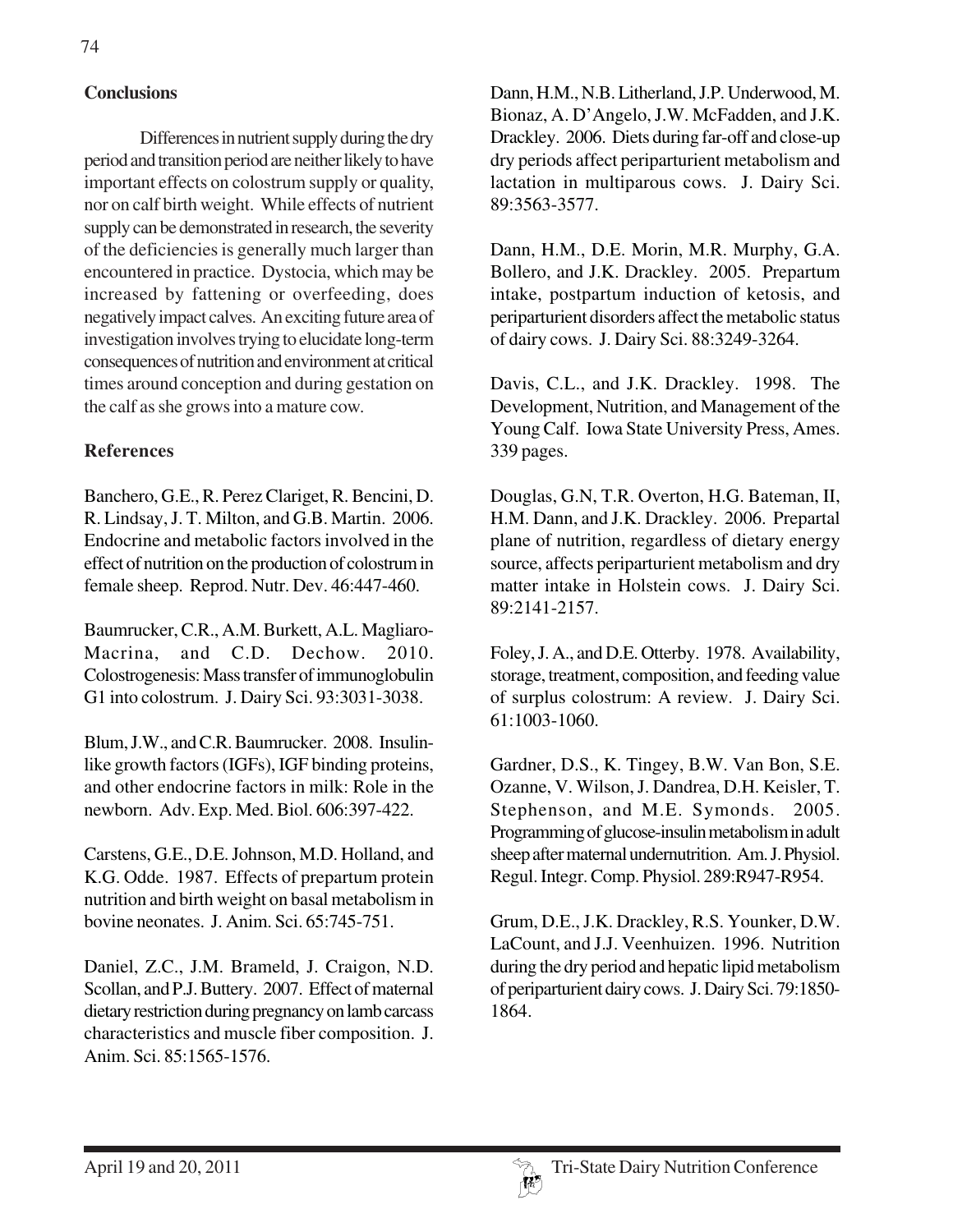Halliday, R., A.J. Russel, M.R. Williams, and J.N. Peart. 1978. Effects of energy intake during late pregnancy and of genotype on immunoglobulin transfer to calves in suckler herds. Res. Vet.Sci. 24:26–31.

Janovick, N.A., and J.K. Drackley. 2010. Prepartum dietary management of energy intake affects postpartum intake and lactation performance by primiparous and multiparous Holstein cows. J. Dairy Sci. 93:3086–3102.

Larson, B.L., H.L. Weary, and J.E. Devery. 1980. Immunoglobulin production and transport by the mammary gland. J. Dairy Sci. 63:665-671.

Martin, J.L., K.A. Vonnahme, D.C. Adams, G.P. Lardy, and R.N. Funston. 2007. Effects of dam nutrition on growth and reproductive performance of heifer calves. J. Anim. Sci. 85:841–847.

Meijering, A. 1984. Dystocia and stillbirth in cattle – Review of causes, relations, and implications. Livest. Prod. Sci. 11:143-177.

Morin, D.E., S.V. Nelson, E.D. Reid, D.W. Nagy, G.E. Dahl, and P.D. Constable. 2010. Effect of colostral volume, interval between calving and first milking, and photoperiod on colostral IgG concentrations in dairy cows. J. Am. Vet. Med. Assoc. 15:237:420-428.

Nikkhah, A., J.J. Loor, R.L. Wallace, D. Graugnard, J. Vasquez, B. Richards, and J.K. Drackley. 2008. Moderate excesses of dietary energy markedly increase visceral adipose tissue mass in non-lactating dairy cows. J. Dairy Sci. 91(E-Suppl. 1):ii. (Abstr.)

Osorio, J.S., J.K. Drackley, and J.J. Loor. 2010. Evaluation of immunological status of newborn dairy calves when respective dams were fed a stepwise moderate energy diet or a controlled energy diet during the dry period. J. Dairy Sci. 93(E. Suppl. 1):765. (Abstr.)

Patel, M. S., and M. Srinivasan. 2002. Metabolic programming: Causes and consequences. J. Biol. Chem. 277:1629-1632.

Peeler, E.J., M.J. Otte, and R.J. Esslemont. 1994. Inter-relationships of periparturient diseases in dairy cows. Vet. Rec. 134:129-132.

Richards, B.F., N.A. Janovick, K.M. Moyes, D.E. Beever, and J.K. Drackley. 2009. Comparison of a controlled-energy high-fiber diet fed throughout the dry period to a two-stage far-off and close-up dietary strategy. J. Dairy Sci. 92(E. Suppl. 1):140. (Abstr.)

Ridder, T.A., J.W. Young, K.A. Anderson, D.W. Lodman, K.G. Odde, and D.E. Johnson. 1991. Effects of prepartum energy nutrition and body condition on birthweight and basal metabolism in bovine neonates. J. Anim. Sci. 69 (Suppl. 1):450. (Abstr.)

Sinclair, K.D., C. Allegrucci, R. Singh, D.S. Gardner, S. Sebastian, J. Bispham, A. Thurston, J.F. Huntley, W.D. Rees, C.A. Maloney, R.G. Lea, J. Craigon, T.G. McEvoy, and L.E. Young. 2007. DNA methylation, insulin resistance, and blood pressure in offspring determined by maternal periconceptional B vitamin and methionine status. Proc. Nat. Acad. Sci. USA 104: 19351–19356.

Szyf, M., I. Weaver, and M. Meaney. 2007. Maternal care, the epigenome and phenotypic differences in behavior. Reprod. Toxicol. 24:9–19.

Vermorel, M., J. Vernet, C. Dardillat, Saido, C. Demigne, and M.-J. Davicco. 1989. Energy metabolism and thermoregulation in the calf: Effect of calving conditions. Can. J. Anim. Sci. 69:113- 122.

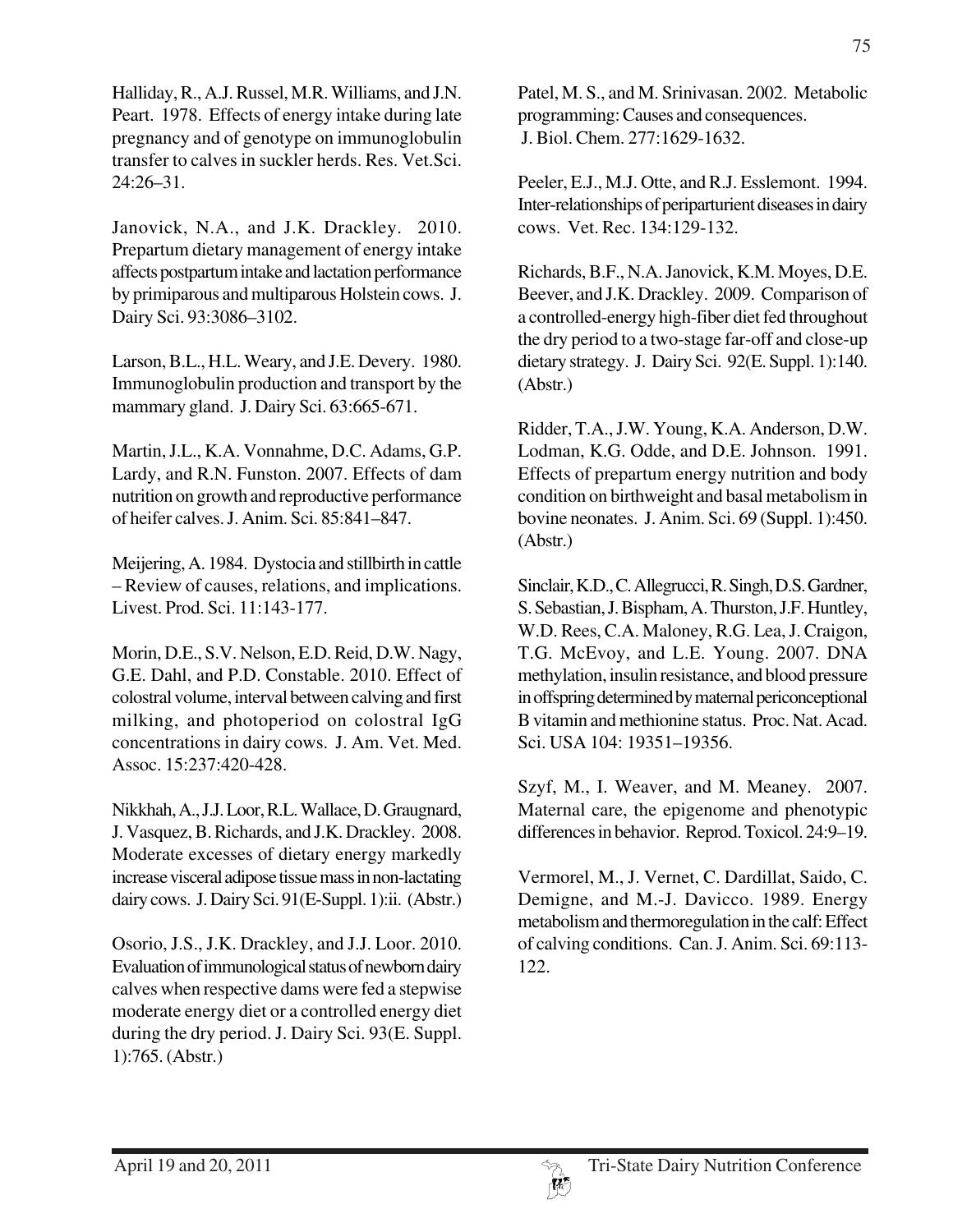**Table 1.** Colostrum production and quality in Holstein cows fed a single-group controlled-energy, high-fiber diet (CEHF) or a two-group far-off plus close-up (CU) diet during the dry period (Vasquez et al., 2011, unpublished).

|                                          | Diet        |                          |           |
|------------------------------------------|-------------|--------------------------|-----------|
| Variable                                 | <b>CEHF</b> | $\overline{\text{CI}}$ . | <b>SE</b> |
| First milking colostrum, kg (lb)         | 5.51(12.1)  | 6.12(13.5)               | 0.52(1.1) |
| Colostral $IgG, g/L$                     | 76.1        | 63.1                     | 7.2       |
| Total IgG secreted in first colostrum, g | 390         | 373                      | 43        |